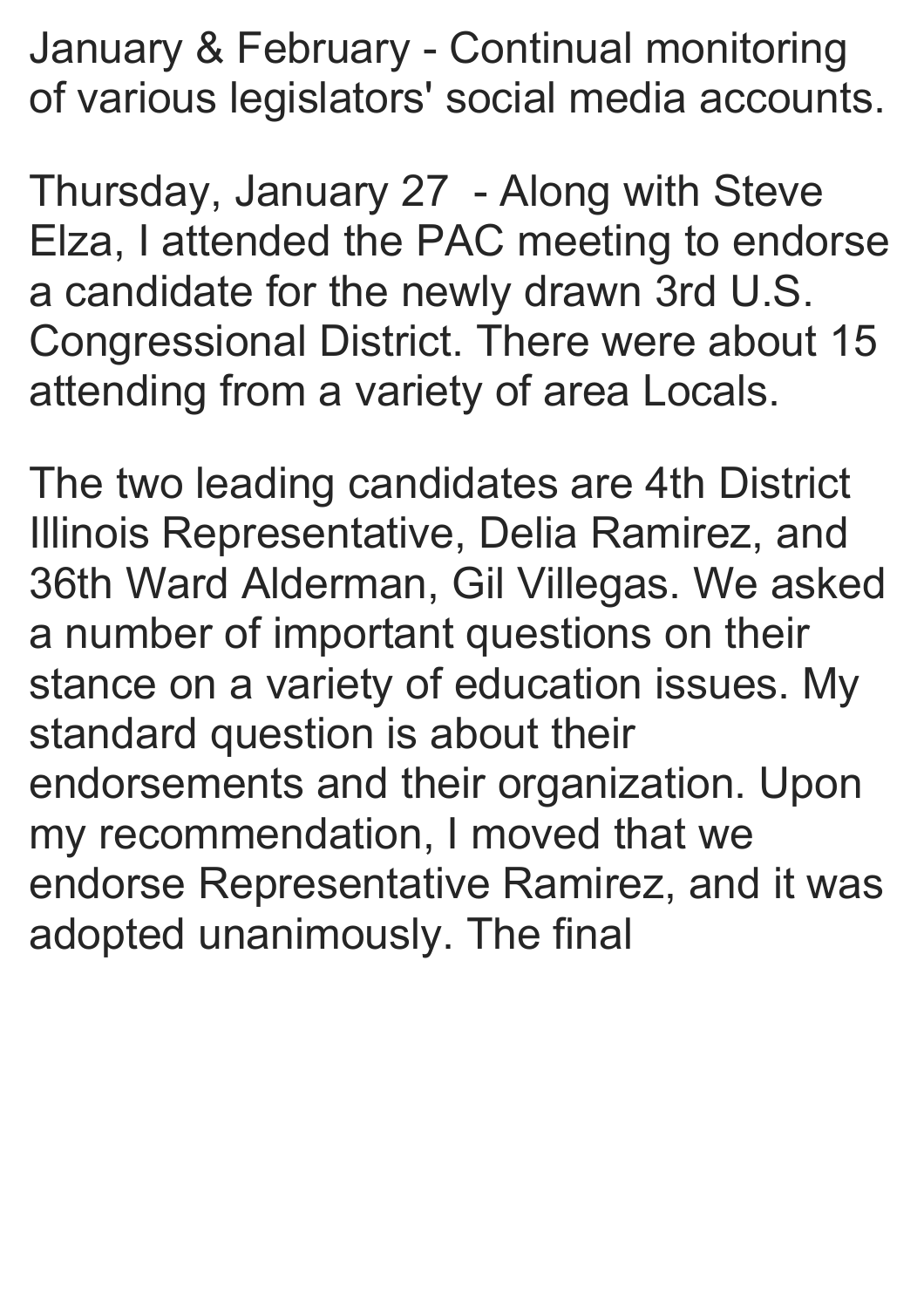endorsement has to be made by the IFT Executive Committee.

Delia has proven to be a strong ally of education in her four years in the Illinois General Assembly. The same can not be said for Alderman Villegas. Delia spoke directly to those attending with since answers and examples from legislation she has supported that align with our goals. Alderman Villegas was often reading from prepared notes and had difficulty finding common ground with us.

As a follow-up, I called Delia on Monday to see if she had heard from the IFT. Our relationship is such that she answered her phone, said "good morning, Kevin" and informed me that she had just received word of the IFT endorsement. While I will miss her as an important member of the